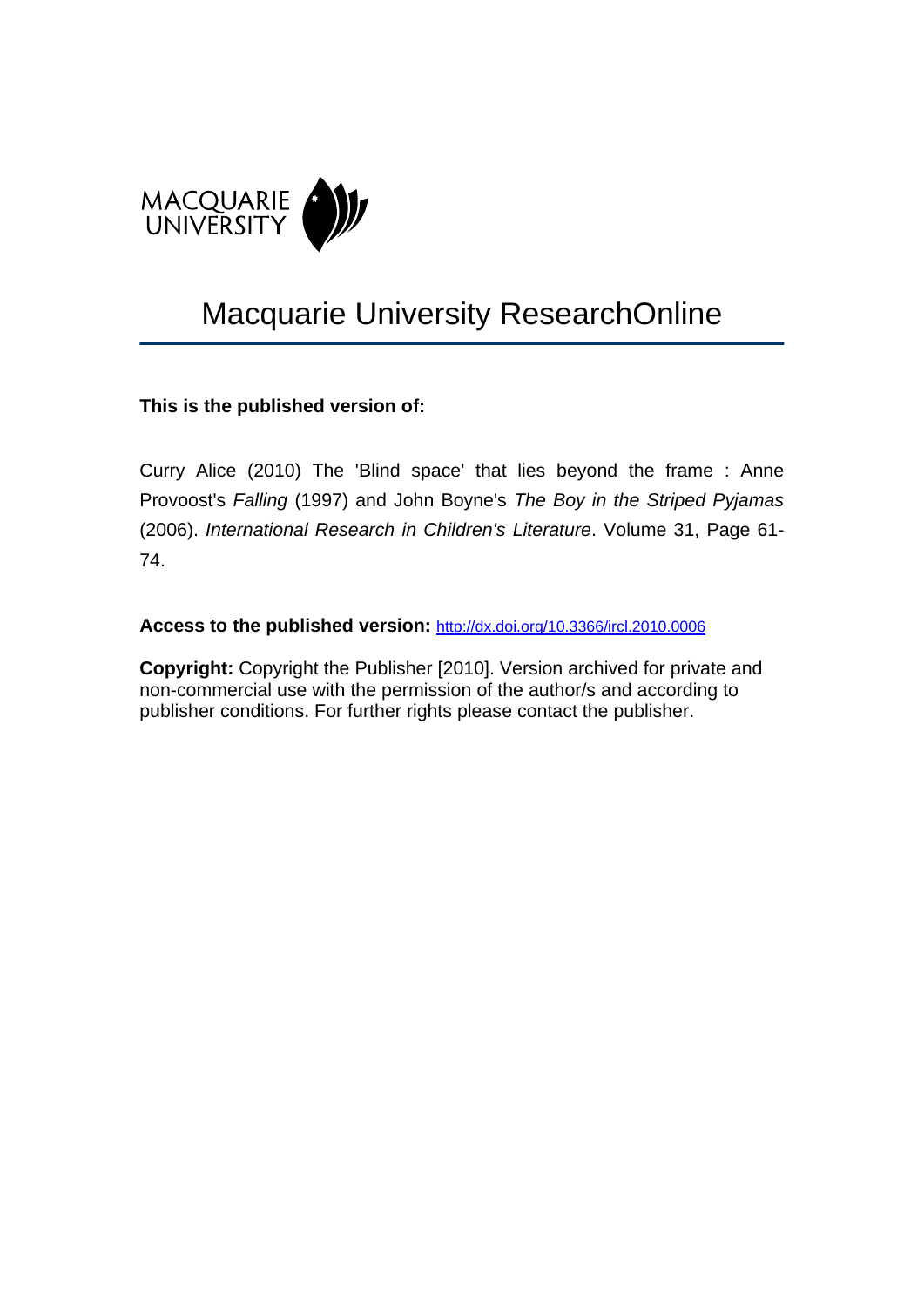# **The 'Blind Space' that Lies Beyond the Frame: Anne Provoost's** *Falling* **(1997) and John Boyne's** *The Boy in the Striped Pyjamas* **(2006)**

#### ALICE CURRY

*'Blind space' is a filmic term more widely referred to as 'off-screen space' in cinematography. It refers to the unseen area outside the frame of the screen and beyond the margins of the visible. The effects of blind space on the film viewer are similar to those of* mise en abîme *on the reader of narrative fiction. The term* mise en abîme *is here used in its most literal sense to refer to the determination of meaning outside of a normative frame of reference. This article explores the visual implications of the 'out-of-frame' in two young adult novels, Anne Provoost's* Falling *(1997) and John Boyne's* The Boy in the Striped Pyjamas *(2006). Blind space in these texts, in which the Holocaust is theme or sub-theme, is the space in which the cultural minorities reside. A foregrounding of the blind space thus calls for increased social awareness. In both novels a repeated motif of impenetrable walls, barriers and borders highlights the need for the apolitical protagonists to turn their gazes towards the blind spaces and to restore the marginalised occupants with visibility and voice. Blind space here becomes the interpretative key with which to unlock the texts' call for multiracial acceptance.*

**Key words:** *Blind Space;* Mise en abîme*; Framing; Marginality; Holocaust; YA fiction.*

*[O]n-screen space . . . is everything we can see on the screen. Off-screen space, blind space, is everything that moves (or wriggles) outside or under the surface of things, like the shark in Jaws. If such films "work," it is because we are more or less held in the sway of these two spaces. If the shark were always on screen it would quickly become a domesticated animal. What's frightening is that it is not there! The point of horror resides in the blind space. (Bonitzer 58)*

This article uses the filmic concept of 'blind space' to illuminate the often complex interactions between majority and minority cultures in children's and young adult literature by focusing on those characters who function outside of a specified physical and ideological framework set up, and presided over, by the majority. These peripheral figures exist on the margins of mainstream social systems, often physically relegated to spaces beyond walls, barriers and borders. Frequently feared for their threatening manifestation of difference and the potential they embody to disturb the equilibrium of those at the centre, these marginalised figures remain, in essence, unseen. The young protagonists of such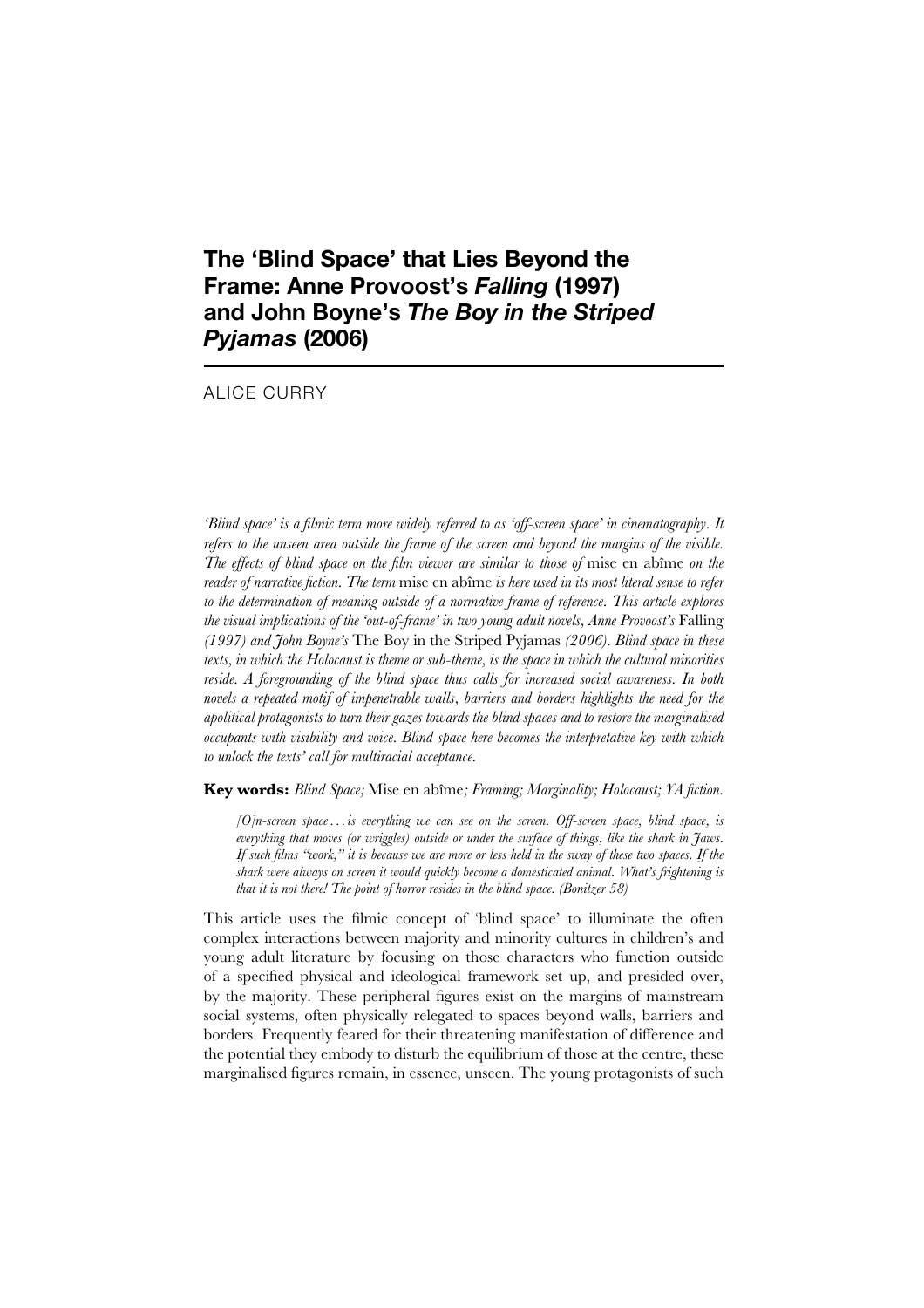novels, if members of majority cultures, are often tasked with turning their gazes towards the margins in order to restore visibility and voice to such figures (a task that they themselves may be unaware of carrying out). In texts of this nature, the dynamic will hinge on how fully the protagonists are able to determine meaning outside of their originally established and culturally instituted frames of reference. The space in which such meaning can be determined – an initially unvisualised space – is a 'blind space,' in the sense used by the film director and theorist Pascal Bonitzer, quoted above. It is blind since it remains physically unseen, and blind since it remains ideologically unseen, following the protagonists' enculturated impulse to 'turn a blind eye' to those who exist outside of their pre-established reference frames.

The concept of blind space is helpful in exploring the partial visibility and liminal spatial positioning of such marginalised figures, as viewed from the perspective of the majority culture. In cinematography, where the concept originates, blind space is more commonly referred to as 'off-screen space' and concerns 'the four segments of space bordering the frame lines' of the screen, as well as the space behind the camera and the space beyond the filmic horizon (Burch 17). It is the space characters enter when they exit the screen and that they inhabit up until the point of their return. The interaction between the visible space and blind space in film relies on specific cinematographic choices (camera angle, depth of field, montage and so on) and can be tightly controlled and manipulated in the service of visual inclusion and exclusion. The 'frame lines' of the screen, much like the frame of a painting, separate the sphere of artistic representation from the sphere of a viewer's reality. Blind space thus pertains to the physical spaces outside of such a frame, as well as to the conceptual spaces outside of its cognitive or ideological demarcations.

In applying the filmic concept of blind space to literature, as a tool with which to explore the dynamics of social inclusion and exclusion in texts, the obvious point to make is that this transference necessarily entails a different, and less literal, conception of visibility. Whilst certain characters, places and perspectives might be visible or invisible to the characters in a novel, the reader is unable to partake literally in such a visualisation process, as the viewer would in film. Thus, in a non-visual medium, the duality of visible space and blind space must rely on the foregrounding of limited narration. Novels can control the reader's knowledge of, and access to, key events by adopting inherently naïve, ignorant or prejudiced focalising or narrating voices. In doing so, they can manipulate the margins of the visible and the non-visible, creating a looming textual blind space through which the reader can explore the consequences of literal and ideological blindness.

Whilst the interaction of centres and peripheries is a staple concern of postcolonial theorists, the concept of blind space is helpful for a fuller visualisation of these peripheries. The reader, conditioned to direct his or her attention to the space *within* a given frame rather than to the space beyond its borders, must be given a strong authorial push to empathise with those figures a text ostensibly excludes. Thus a purposeful use of blind space, and a focus on its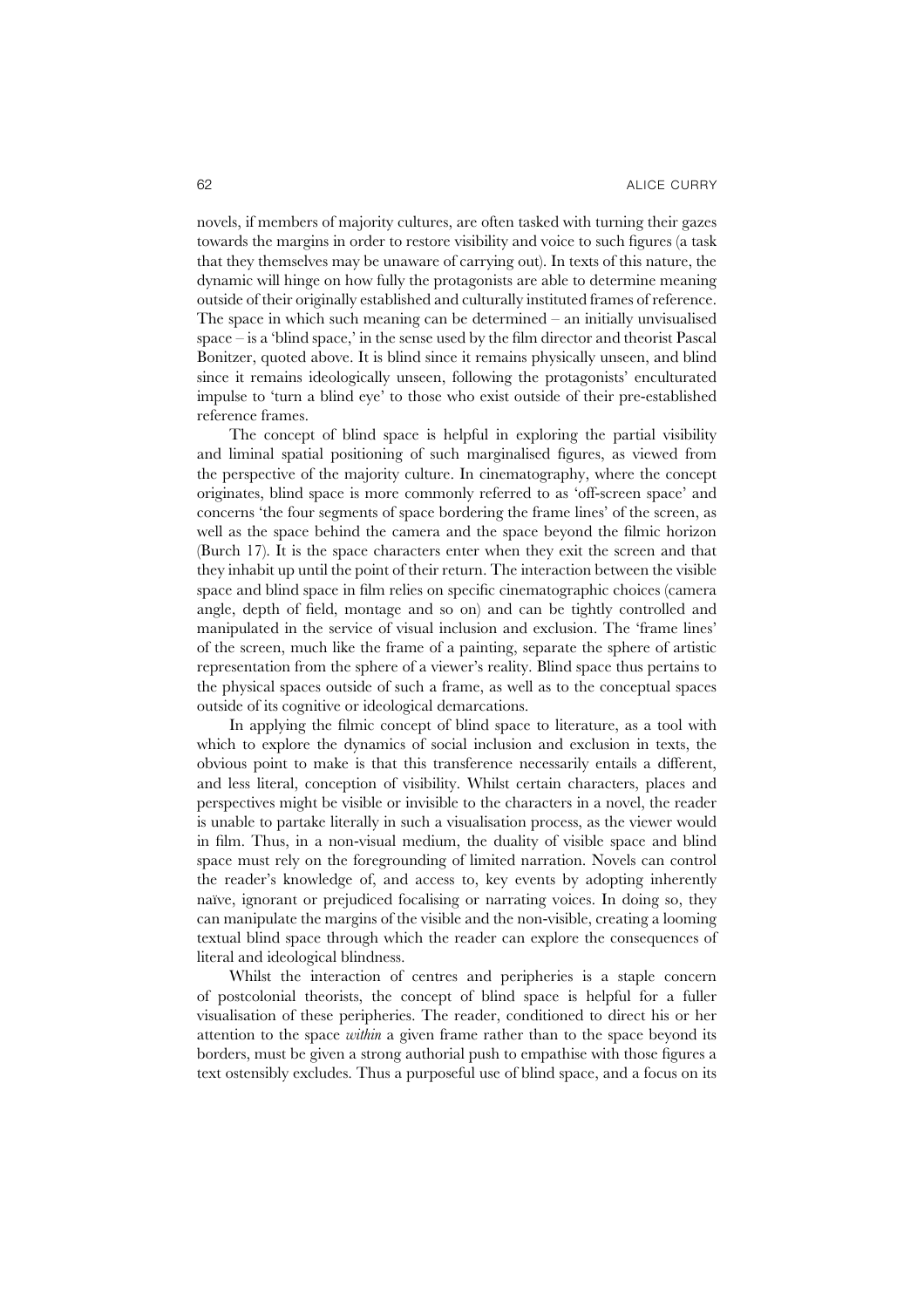interaction with the visible space, can be a call for increased social awareness, directing the reader to acknowledge alienated people, places or perspectives. Blind space, therefore, encourages frame-breaking: the desire to venture beyond physical comfort zones, and to see beyond enculturated frames of reference. Blind space, in fact, constitutes a semantic *mise en abîme* (and I use this term in its most literal, and less frequently referenced, sense: 'to throw into the abyss'), since meaning is determined outside of traditional or given frames of reference and in a semantic void: that initially incomprehensible, misperceived or unseen space that lies beyond the margins of the already established.<sup>1</sup> When a novel aims to challenge the reader to re-examine existing frames, blind space becomes the interpretative key with which to accomplish such a re-framing.

#### THEORISING FILMIC BLIND SPACE: WHAT LIES BEYOND THE FRAME

The subject of some critical theorising in the 1960s, 70s and 80s, but almost wholly overlooked since then, off-screen space in cinematography is a concept that is marginal in its relation to both the visible on-screen space and the broader theoretical canon. As Libby Saxton, one of the very few contemporary academics to broach the subject, remarks: 'critical and theoretical accounts of cinematic space to date have habitually privileged the visible spaces on the screen over the invisible spaces which lie beyond them' (Saxton 5). Saxton herself has undertaken a thought-provoking analysis of Michael Haneke's *Caché* (2005) in which she explores the mechanisms of repression, denial and amnesia that allow for distorted or blinkered vision in the formulation of the past, suggesting that Haneke's use of off-screen space exposes 'some of the blind spots that structure history, memory and spectatorship' (5). The equation of off-screen space with cultural or historical 'blind spots' is a useful one, and prefigures the ideological emphasis I accord to the workings of blind space in literature.

When off-screen space was first theorised, the conceptual focus was generally more organisational and taxonomical in approach, although it was oftentimes suggestive. French theorists Pascal Bonitzer, Noël Burch, André Bazin, Jacques Aumont and Gilles Deleuze, amongst others, attempted to map the properties and potentialities of off-screen space in cinematography, using a variety of classic films to do so. A common concern was to explore the interaction between the on-screen and off-screen spaces, and to question whether these two planes function as homogenous or heterogeneous spaces (and there was some disagreement over this). The usefulness of these theorists to an analysis of the workings of blind space in literature is undoubted, and much use will be made of them throughout this article.<sup>2</sup>

The term 'blind' space, as opposed to 'off-screen' space, was coined, and to my knowledge used solely by, Bonitzer. It is a term with a more conceptual and ideological emphasis than the former, since it is associated not simply with what remains unseen but with what takes place 'under the surface of things' (although Bonitzer himself appears to use the two terms interchangeably). Gilles Deleuze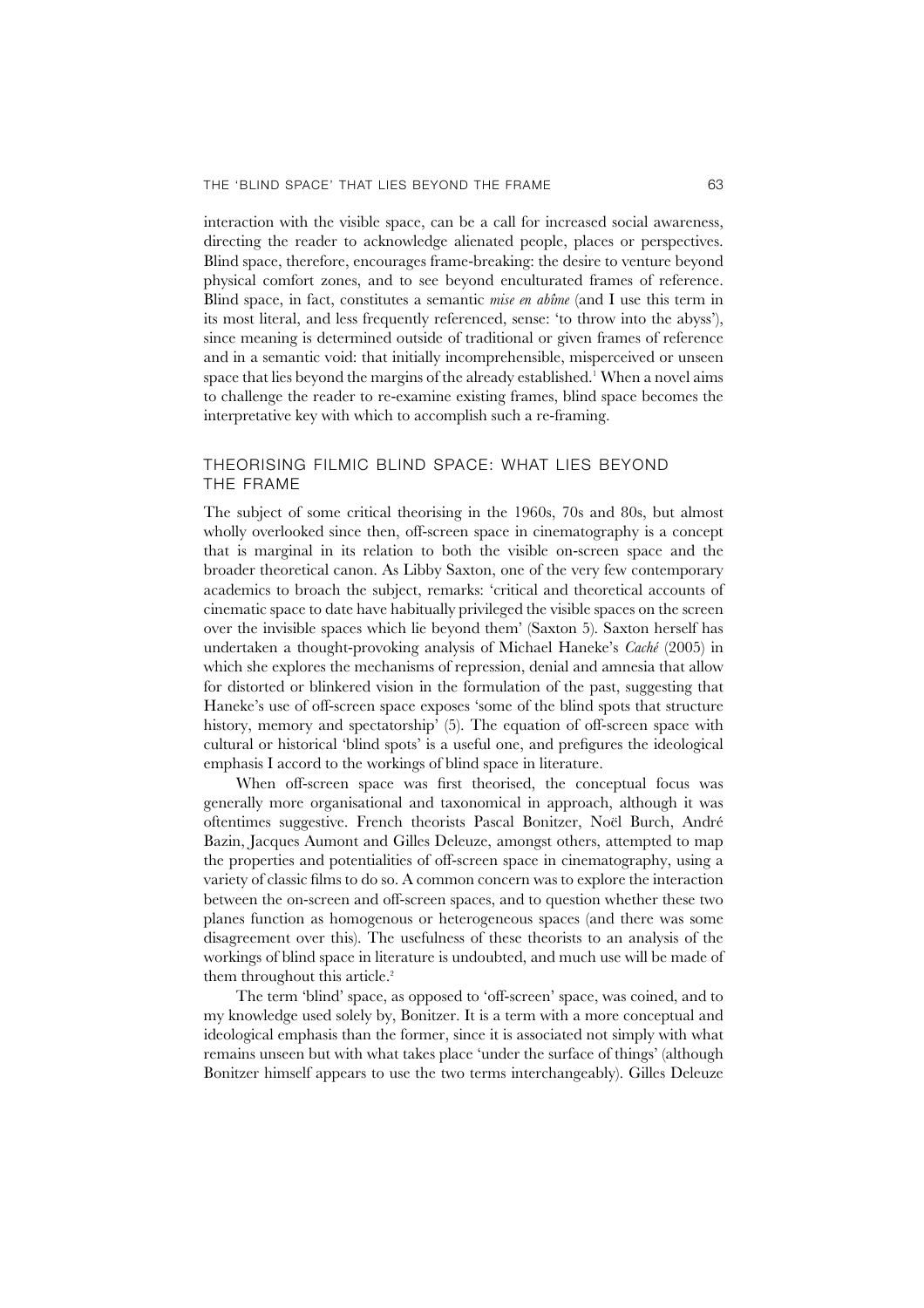similarly attributes dual significance to blind space (and I am indebted to Libby Saxton for the translation):

In one case, the out-of-field [blind space] designates that which exists elsewhere, to one side or around; in the other case, the out-of-field testifies to a more disturbing presence, one which cannot even be said to exist, but rather to 'insist' or 'subsist', a more radical Elsewhere, outside homogenous space and time. (Deleuze 30)

A physical elsewhere and a 'more radical' metaphorical and discontinuous Elsewhere, off-screen space is not simply unseen but 'does not belong to the order of the visible' (30–1). Its heterogeneity accords it a flexible status. It is the territory of physical objects and absent beings on the one hand, and ideologies, concepts and ideas on the other. The former remain beyond vision, the latter beyond comprehension.

André Bazin gives a useful analogy for the workings of blind space in his distinction between the space of the painting and the space of the screen. 'The edges of the screen are not,' he suggests, '. . . the frame of the film image. They are the edges of a piece of masking that shows only a portion of reality' (Bazin 166). Whether 'a portion of reality' is understood in a physical sense, as simply the events that occur in the limited on-screen space, or in an ideological sense, as one perspective or point of view amongst many competing world-views, the edges of the screen provide a frame that allows for an essentially one-sided story. This one-sided story is that of the privileged storyteller: the self, rather than the other. Bazin's metaphor of the mask is helpful to concretise this association of visible space with the self and blind space with the other. In theatre, the mask is used ritualistically and symbolically to engender empathy for the other:

Frequently used as a symbol for theatre, the mask calls attention to the often ambiguous play between self and other involved in its alchemical procedures. The unworn mask begins as something clearly set apart: an inert and disembodied other . . . For the actor, the otherness of the mask becomes both the obstacle and the goal. He or she must redefine the sense of self in order to wear the other's face and be true to it in spirit, thought, and action. (Emigh xviii)

Wearing a mask is not simply a question of obscuring the self in deference to the other, but of a conscious melding or overlapping of both self and other to create an entirely new persona. As an attempt to *see* the other, both literally and metaphorically, the melding of perspectives occasioned by turning the gaze from the visible space to the blind space – the conceptual equivalent of putting on the mask - amounts to an inclusive gesture towards cultural assimilation: a movement out-of-frame in order to see more than Bazin's 'one portion of reality'.

Whilst blind space itself is peripheral and marginal, its role in the construction of the cinematic image is far from it. In an analysis of the differing mediums of film and painting, Bazin further suggests that:

The picture frame polarises space inwards. On the contrary, what the screen shows us seems to be part of something prolonged indefinitely into the universe. A frame is centripetal, the screen centrifugal. (Bazin 166)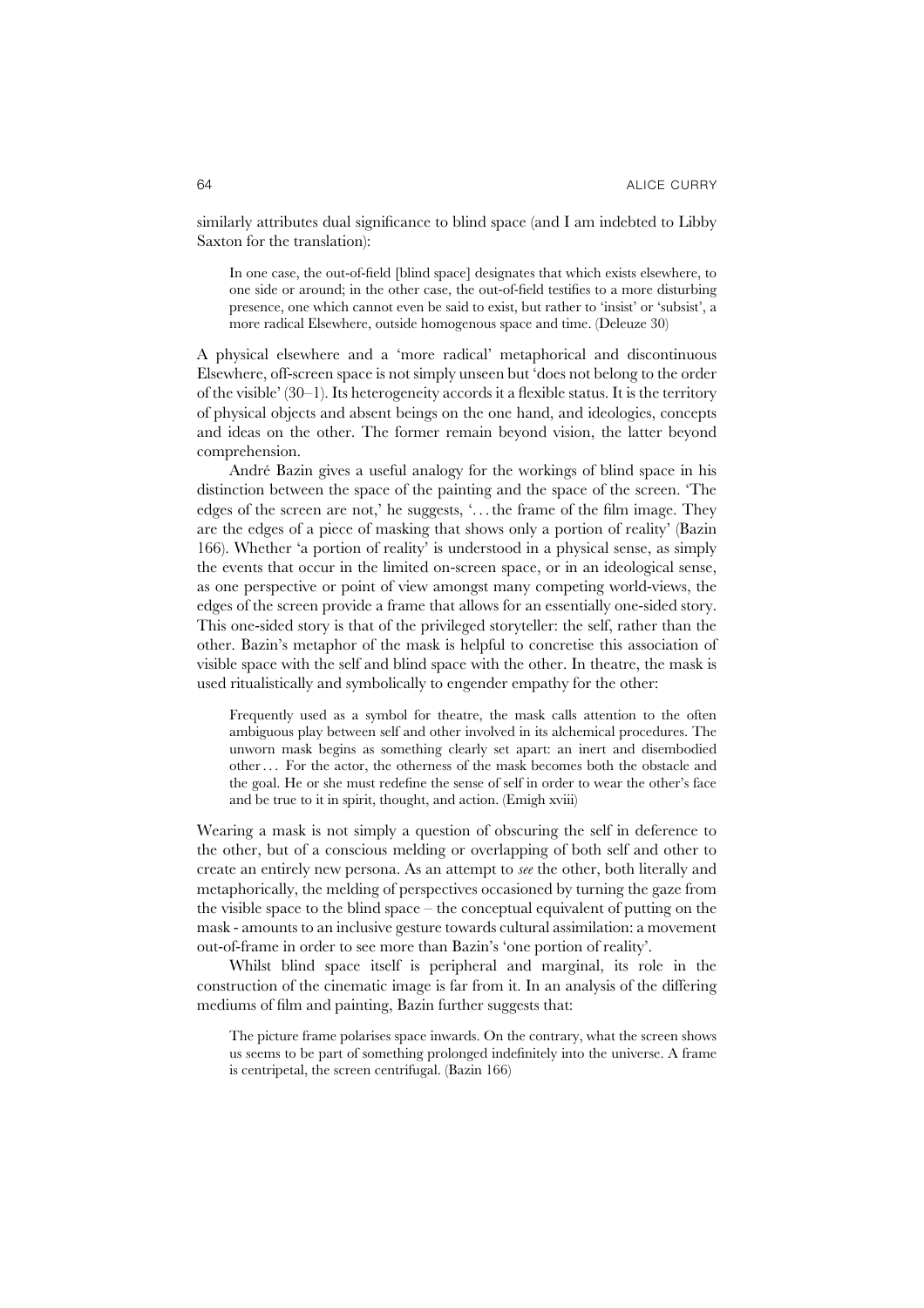In contrast to painting, cinematography relies on the viewer's acknowledgement that the film image extends *beyond* the frame and 'indefinitely into the universe'. By its very nature, in fact, film gestures towards the blind space and encourages such an outward-facing gaze. If, through subsequent spectator re-positioning and variation of perspective, the un-visualised spaces that the marginalised occupy become visible, the occupants of the blind space can gain some form of centrality; these previously marginalised figures can be dragged, temporarily at least, into our sight and framed, partially at least, within our gaze.

#### EXAMPLES OF FILMIC BLIND SPACE: STEVEN SPIELBERG'S *JAWS* (1975) AND ALFRED HITCHCOCK'S *REBECCA* (1940) AND *REAR WINDOW* (1954)

By definition, blind space is only blind whilst it remains liminal and peripheral: in the margins and never fully visualised (literally or metaphorically). In Bonitzer's illuminating analysis of the interaction between the visible space and the blind space in *Jaws*, quoted above, it is the very absence of the shark that inspires horror in the viewer. The shark haunts the on-screen space precisely by denying the viewer's gaze and refuting the possibility for the monster's safe containment and domestication. Blind space, in this film, is an unstable and unknowable space where the shark malevolently bides its time before shockingly erupting into vision. The shark is the mechanism through which human fear, horror and heroism can be explored in greater semantic depth, making the uncharted ocean and the half-glimpsed monster the bearers of thematic significance.

According to Noël Burch, blind space is 'purely imaginary' until 'something that is the particular and *principal* focus of attention can bring it into play' (Burch 21). An example of such a focus is the 'off-screen glance,' a character's meaningful gaze towards the margins of the screen:

Sometimes the gaze of the character speaking is so intense, so fraught with meaning, that the character off screen (and therefore the imaginary space that he occupies) becomes as important as, if not more important than, the person who is visible in frame and the actual screen-space. (Burch 20)

Hitchcock's *Rebecca* is a prime example of the way in which cinematic techniques such as the 'off-screen glance' are used to bring the blind space into play. Throughout the film the dead Rebecca is an absent presence, haunting the on-screen space from beyond the visual frame. Denying Laura Mulvey's '*to-be-looked-at-ness*' (Mulvey 11) by remaining tantalisingly unseen, Rebecca haunts the nameless heroine, whose attempt to fulfil the role of Mr de Winter's wife in the expansive spaces of Manderley is consistently frustrated. Glimpses of Rebecca's monographed stationery, brief snatches of remembered conversation, the protagonist's unwitting appropriation of her clothes and habits, and a cinematographic lingering on the spaces Rebecca inhabited, all bring the blind space in which she now resides forcefully to the viewer's attention. Like the shark in *Jaws*, Rebecca cannot be safely contained or domesticated by the camera lens,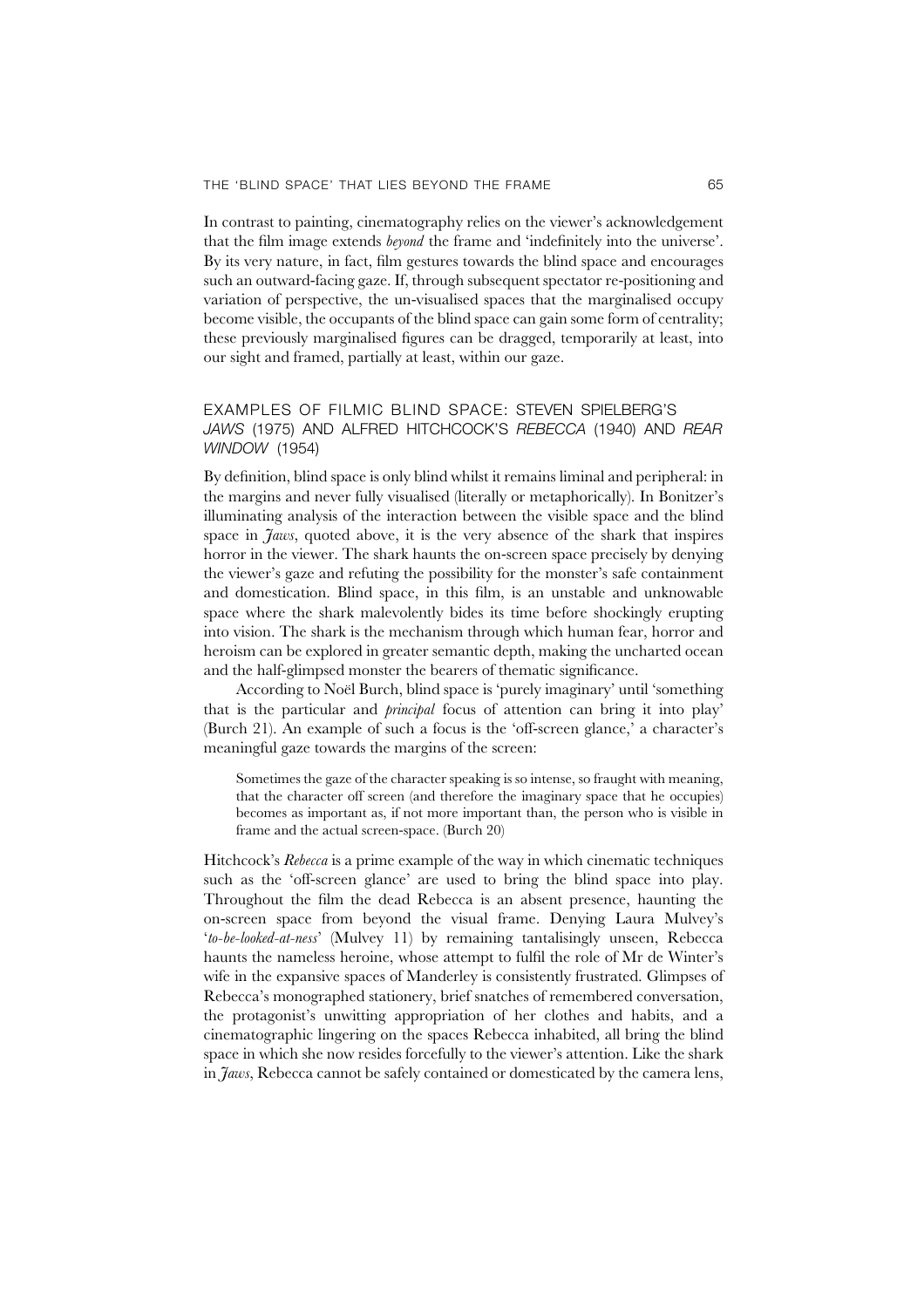and thereby retains an inexorable influence on the visible screen space. *Rebecca* thus perfectly exemplifies the way in which 'the cinematic image is haunted by what is not in it' (Bonitzer 16, translated by Saxton), a directorial choice that is highly effective in producing the aforementioned sense of horror.

There is a moment in a later Hitchcock film, *Rear Window*, that directly exemplifies the type of re-framing that comes from turning one's attention to the blind space. The incapacitated cameraman L. B. Jeffries (played by James Stewart) slowly becomes convinced that his neighbour, Thorwald, has murdered his wife, and begins viewing this figure closely through the rear window of his apartment. At one point we are given an image of L. B. Jeffries' face in medium close-up with his unwieldy camera, with its protruding telephoto lens, obscuring all but his eyes. In an example of the off-screen glance, he is staring intensely out of the screen, a little to the left of centre. The viewer knows what L. B. Jeffries is gazing at because framed within the circular camera lens is a clear image of the suspect, a middle-aged man sitting in his home on the far side of the courtyard. Thus, the stigmatised individual is contained within our sights, embedded within the principal image, in a highly effective example of visual framing. With the margins so obviously framed, so significantly dragged into vision, the dialectical opposition of centre and margins begins to blur.

#### LITERARY BLIND SPACE: ANNE PROVOOST's *FALLING* (1997) AND JOHN BOYNE'S *THE BOY IN THE STRIPED PYJAMAS* (2006)

John Frow suggests that a literary frame designates:

[a] limit, at once material and immaterial, literal and figurative, between adjacent and dissimilar ontological realms. The frame can be anything that acts as a sign of a qualitative difference, a sign of the boundary between a marked and an unmarked space.' (Frow 25)

Like the frame of a painting or the frame lines of a cinematic screen, literary frames can be used to designate a boundary between the visible, or marked, spaces of the majority culture and the blind, or unmarked, spaces existing at their margins. Both Boyne's and Provoost's novels make purposeful and effective use of blind space in order to accomplish the blurring of oppositions – visible and blind, centre and margins – that comes with breaking such physical and conceptual frames. In doing so, they explore the complex dynamics of cultural inclusion and exclusion. If judged successful – and I believe them to be so – their use of blind space illuminates the dangers of cultural ignorance by examining the disabling effects of blindness and prejudice.

The racial atrocities of the Holocaust provide the backdrop to both novels, directly (*The Boy in the Striped Pyjamas*) and indirectly (*Falling*), and both texts are unusual in rejecting narration or focalisation by the victim of racial prejudice and adopting instead the more ambiguous and potentially contentious point of view of an aggressor's child: in Boyne's text, the naïve nine-year-old son of a Nazi Commandant; in Provoost's text, the apathetic fourteen-year-old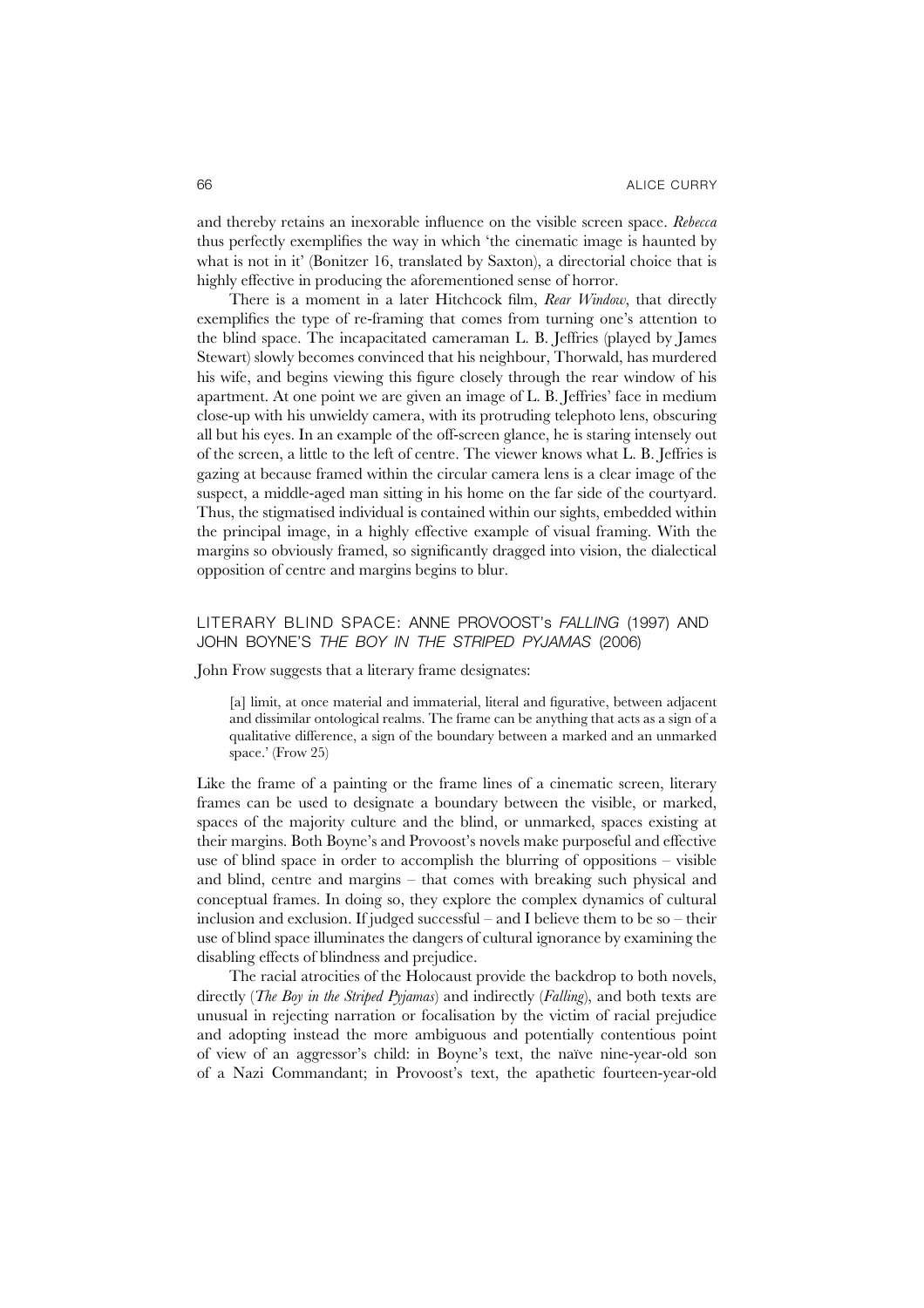grandson of a Belgian Nazi sympathiser. Lydia Kokkola (2003) amongst others has remarked on the unusualness of such a viewpoint. In this configuration, Jews and Arab immigrants become the occupants of the blind space: in *The Boy in the Striped Pyjamas* the Jews are glanced at, avoided and consistently misunderstood by Bruno; in *Falling* the Arab immigrants are glimpsed, feared and vilified by Lucas.

Having been brought up to believe the one-sided story that is a product of life in the visible space – a story that privileges the interests of the majority culture and ignores, or actively silences, counter-hegemonic voices – Bruno and Lucas participate actively, or by association, in the racially motivated persecution of these marginalised groups. Bruno watches, unseeing, whilst the concentration camp Jews struggle to survive on the other side of the fence, and Lucas violently protests against the decision to shelter refugees in his grandfather's hometown and stands by as his friends beat an Arab boy unconscious. Both novels end on a similarly tragic note, with the two boys punished for their affiliation with the persecuting cultural majority: Bruno enters Auschwitz with his Jewish friend Shmuel and is killed at the hands of his own father's soldiers, and Lucas has to live with a lifetime of guilt for his part in the Jewish dancer Caitlin's disfigurement (Lucas' panicked decision to amputate Caitlin's foot in order to save her life at the scene of a car accident caused by his neo-Nazi 'friend' Benoît was overhasty since the foot could easily have been saved  $-$  a vital piece of information that the text only brings to light retrospectively).

Crucially, however, although the protagonists of these novels may be members of cultural majorities, their affiliation with the ideologies that sustain the political centres is undesired and misunderstood. Both young boys are surrounded by a web of secrecy, ostensibly for their own protection; the marring of childhood innocence brought about through knowledge of the events happening on the other side of the fence, in Bruno's case, and of his grandfather's racially motivated actions of the past, in the case of Lucas, is deemed, by the adults in charge of their enculturation, a greater humanitarian crime than the actual events themselves. Confronted by a network of silences and elisions, the protagonists begin each novel having succumbed to Bazin's blind masking without questioning its moral bias, having been conditioned, as it were, to a reality of non-seeing.3 The boys' disinclination to take sides, however, means that by default they reject the homogeneity of majority culture and unwittingly, or belatedly, take up the minority cause: Bruno through his growing friendship with Shmuel, and Lucas through his awkward yet heartfelt affection for Caitlin. In so doing they begin to open their eyes to the margins, to peer into those previously unimagined out-of-frame spaces from their privileged position of centrality, and, little by little, to invest these spaces with significance.

Window frames – bracketing off a partial view – and gazes 'fraught with meaning' (quoting Burch) work to invest the blind space in both of these novels with semantic importance. When, in *The Boy in the Striped Pyjamas*, Bruno and his sister Gretel peer through the window of Bruno's new room towards the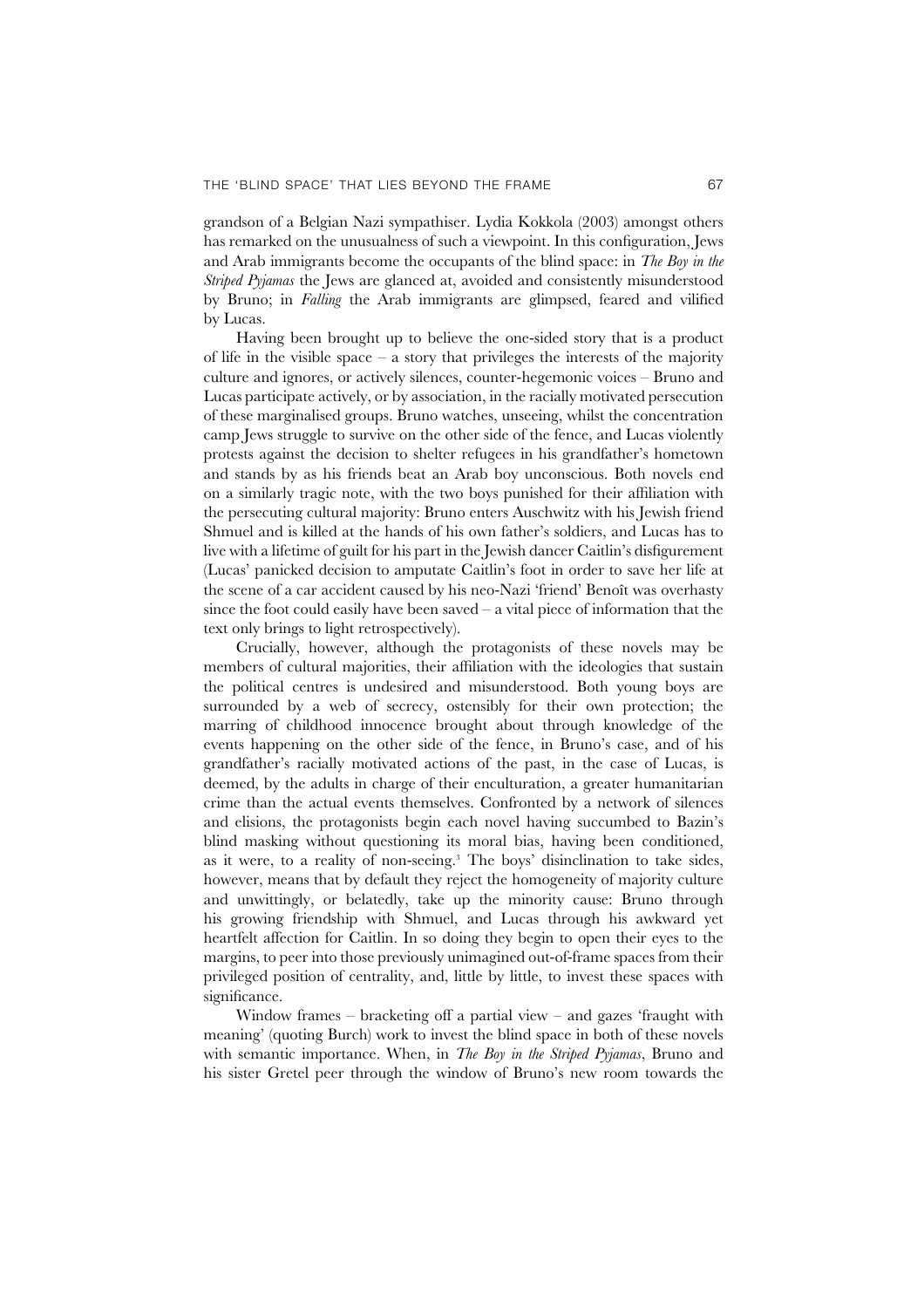concentration camp beyond, they see a confusing and inexplicable array of figures:

Everywhere they looked they could see people . . . Some were formed into a sort of chain gang and pushing wheelbarrows from one side of the camp to the other, *appearing from a place out of sight* and taking their wheelbarrows further along behind a hut, *where they disappeared again* . . . Some carried spades and were being led by groups of soldiers to a place *where they could no longer be seen*. (Boyne 36: my italics)

The Jews are only accessible to Bruno and Gretel in their brief moments of visibility, and since the children find it impossible to recognise the Jews for what they are, these stigmatised figures are doomed to remain the object of another's viewpoint rather than the subject of their own; they can move into and out of frame, yet are incapable of remaining in full vision. When these amorphous figures disappear to that place 'where they could no longer be seen', they effectively re-enter a blind space in which they are forced to remain until Bruno turns his attention towards them once again. If it were not for Bruno's chance meeting with Shmuel a few days later, we might presume that the blind space would have remained unvisualised, following Gretel's purposeful decision to turn her gaze in the opposite direction and to the 'decidedly nicer' view from her own bedroom window (Boyne 38).

In *Falling*, the Arab immigrants are the objects of Lucas' similarly fleeting gaze. An incident with the same conceptual emphasis as Bruno's brief glance out of the window occurs when Lucas thinks he recognises the Arab seasonal worker who instigated an attack on him a few days previously. Lucas peers into 'the distance' where the Arab men are standing and attempts to view their faces more clearly, yet perversely only succeeds in investing them with a strange homogeneity:

In the distance ... stood a group of young men, one of whom I thought I recognised . . . I kept looking hard at the man, trying to see his face . . . I wasn't sure. It could be the man, but might just as well be his brother, or someone who looked like him. They all looked like each other, those Arabs, and they all wore moccasins and short-sleeved white polyester shirts. (Provoost 176–7)

Just as the Jews in *The Boy in the Striped Pyjamas* are indistinguishable from one another in their identical pairs of dirty striped pyjamas, these Arab seasonal workers are equally so; their foreign 'moccasins' and low-quality cloth shirts denote cultural and social difference whilst denying their wearers individuated identity.

Where these marginalised figures go when they move out-of-frame to that 'place where they [can] no longer be seen', is a subject of speculation for both Bruno and Lucas. To satisfy such speculation the boys undertake to undermine, to a greater or lesser extent and at times often unwittingly, the real and conceptual borders that separate their two spaces. Christine Wilkie-Stibbs usefully coins the term 'hyper-border', in an adaptation of Baudrillard's 'hyperreal', with which to signify the non-referential nature of political borders. In the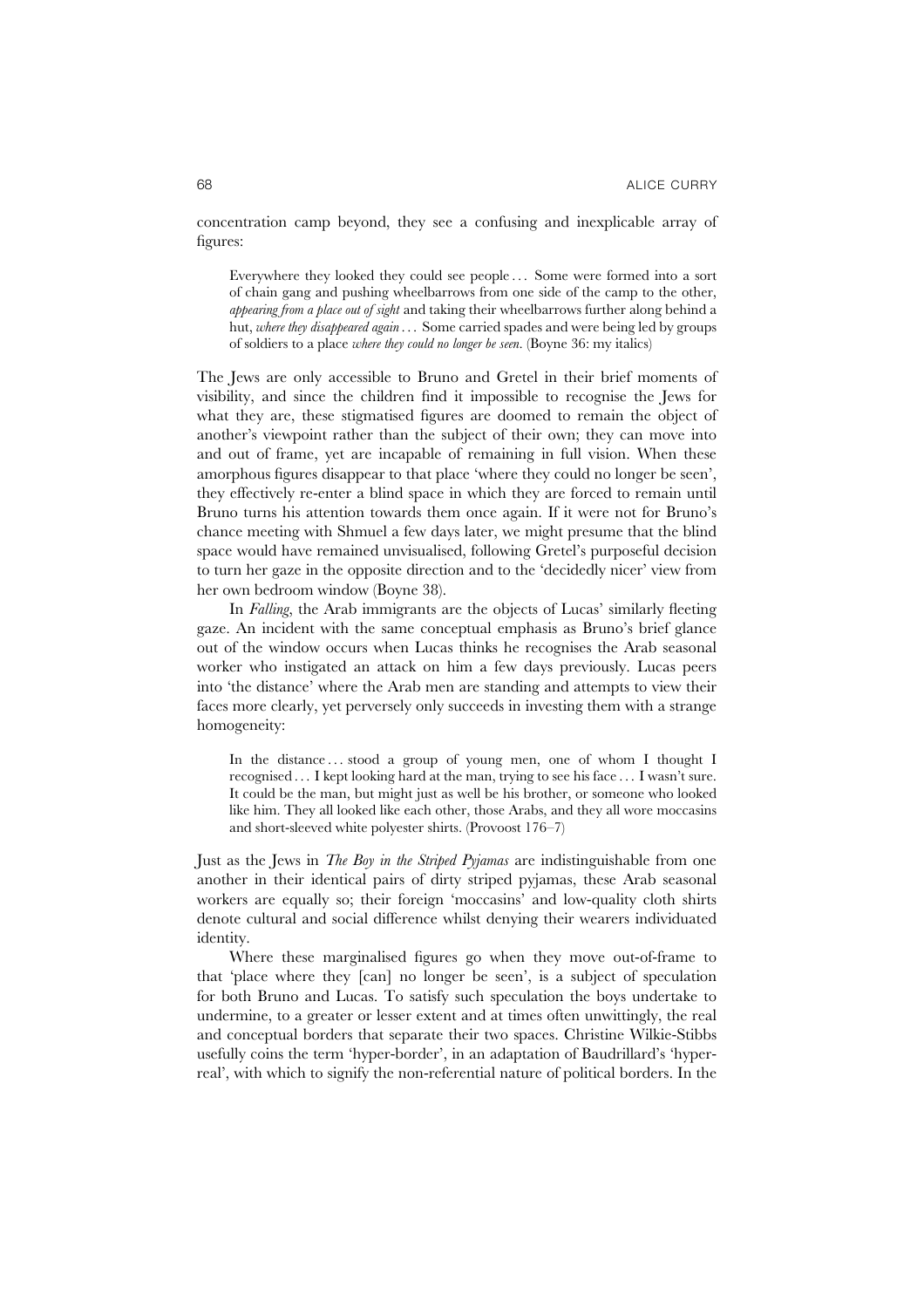following quotation, the fictions to which she refers are three politically-aware young adult novels, of which Provoost's *Falling* is one:

The fictions show how these young people negotiate their identities across the newly mapped hyper-borders of the contemporary political maelstrom that is the generationally exclusive frame through which macro- and micro-politics translate into their everyday lives. (Wilkie-Stibbs 238)

Whether these hyper-borders are geographical, temporal or ideological, they are 'reinscribed to demarcate any manifestation of...alterity that is deemed to be outside the particular frames of reference the [socio-political] messages themselves set up' (Wilkie-Stibbs, 2006, p. 266 [notes]). Functioning within such a socio-political framework, Bruno and Lucas similarly find themselves pitted against such non-referential borders. Tellingly, impenetrable (or seemingly impenetrable) walls, fences and barriers – in themselves framing devices – form repeated motifs in both novels, reflecting the need to see beyond one's own blocked or obstructed vision and to adopt a perspective that is inclusively framebreaking.

The excited curiosity with which Bruno adopts Burch's 'off-screen glance' and looks towards the margins attests to the naivety with which he interprets his surroundings:

He looked as far to his right as he could see, and the tall fence seemed to carry on in the sunlight and he was glad that it did because it meant that he didn't know what was up ahead and he could walk and find out and that was what exploration was all about after all. (Boyne 102)

Here the margins equate to the physical boundary separating Nazis from Jews, self from other, and if Bruno is at this point unable to look *into* the blind space itself, he is at least willing to explore its borders. But just as the image of the fence disappearing into the sun suggests a limit to his vision, the restrictions imposed upon his imagination by his Nazi upbringing provide a limit to his understanding. Unable to visualise life in the camp as Shmuel struggles to articulate it, Bruno refuses to give shape or substance to the blind space in deference to his former enculturation. His inability to visualise the space of the camp in its actuality, preferring to imagine 'huts. . . full of happy families . . . [and] boys and girls . . . playing tennis or football, skipping and drawing out squares for hopscotch on the ground' (Boyne 207), constitutes the more disturbing (and less fictively credible) effects of his ignorance. It demonstrates, in fact, his unwillingness, or inability, to see beyond his formerly demarcated frame of reference and to determine meaning in that misunderstood space beyond. Thus the endlessly long barbed-wire fence not only signals the physical boundary between two heterogeneous spaces, but also becomes a metaphor for Bruno's lack of comprehension.

In *Falling* Lucas' similar failure to comprehend the unseen spaces in which the Arab immigrants reside is highlighted in his search for the warehouse in which his stolen television is being kept. His journey into the heart of the aptly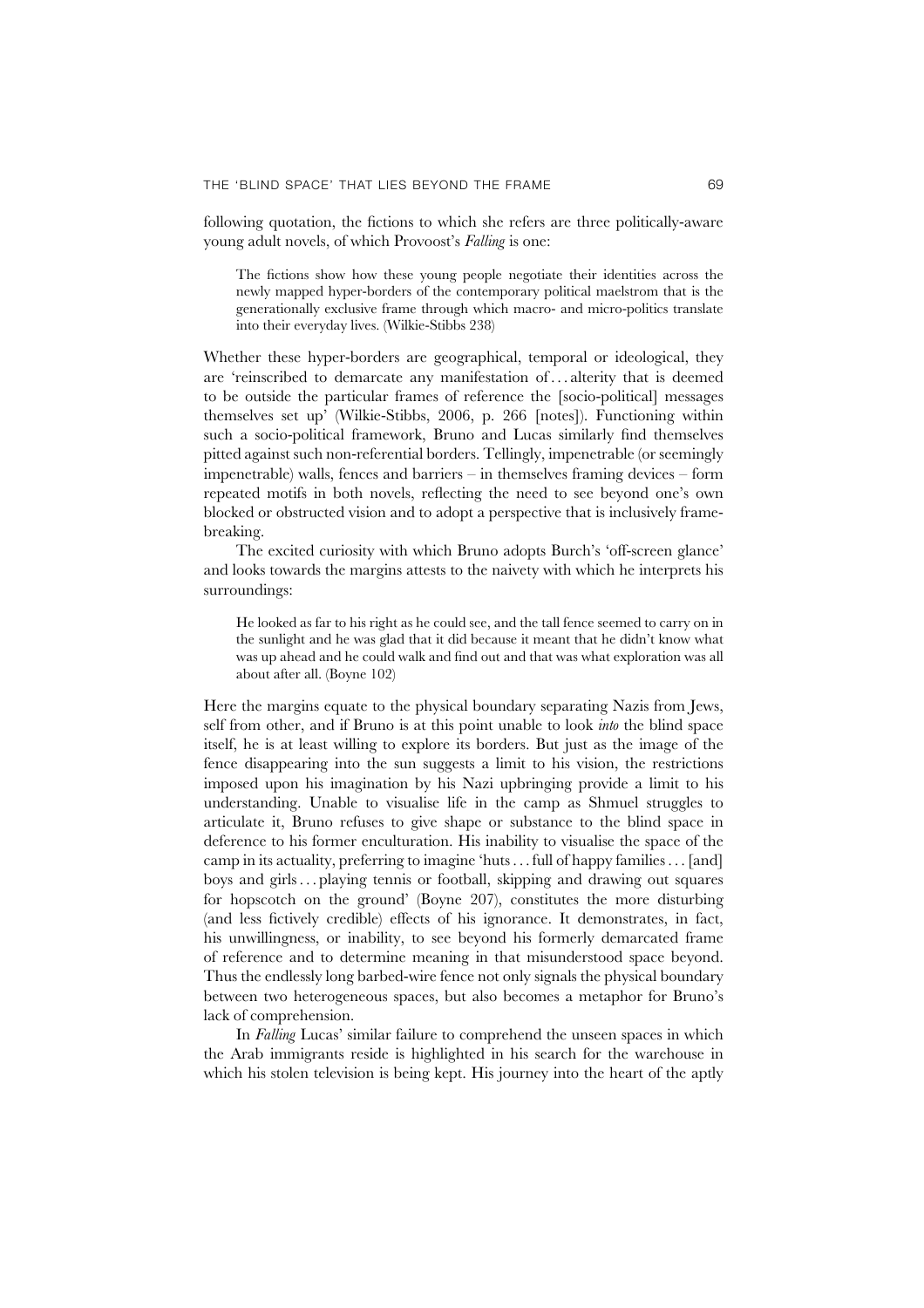named 'Cercle Meunier' takes Lucas from a well-lit, populated and spacious area of the city into a series of labyrinthine alleyways that become increasingly dilapidated and deserted:

I came to places I'd never been before . . . I tried to visualise the map of the area, but I had absolutely no memory of any square, and realised I was lost . . . Then I noticed a lane running behind the row of houses, a bit hard to find, but clearly a public right of way which led somewhere ... [.] The small building at the end of the lane had been cordoned off with an improvised barrier with coloured ribbon wound round it ...  $\lceil . \rceil$  I stood in  $\lceil$  [the] dead-end lane, right at the end of it. (Provoost 107–10)

Forced to a halt by a dead-end, and unable to see beyond the barrier, Lucas metaphorically reaches the heart of the labyrinth, a space which traditionally denotes the end of a quest or a moment of reckoning.<sup>4</sup> In an intriguing rumination on the relationship between film and the labyrinth, Bonitzer notes that '[a]t the heart of every labyrinth . . . there is a blind spot' (Bonitzer 57). Lucas' 'blind spot' is his inability to see beyond the imposed barriers and into the space beyond, failing, like Bruno, to invest with significance the marginalised space in which the cultural minority resides. In fact Lucas' journey ends not with increased cultural understanding but in a physical fight: the ultimate polarising gesture between cultural groups. The heart of the labyrinth appears to warrant such a pivotal test of strength and staking out of territory; its famous precursor is Theseus' classical battle with the Minotaur and a subsequent example can be found in Harry Potter's clash with Voldemort in J. K. Rowling's *Harry Potter and the Goblet of Fire* (2000). In Lucas' fight with the Arab immigrants, these marginalised figures are configured as the monstrous other: 'big fellows' verging on the demonic with their 'dark eyes which don't look at you, but see you all the same' glittering 'feverishly' in the setting sun (Provoost 110 & 112).

In her comprehensive account of the multiple and contradictory symbolic associations of the labyrinth in classical and medieval iconography, Penelope Reed Doob suggests that the labyrinth is 'intrinsically unstable: change your perspective and the labyrinth seems to change'; '[l]abyrinths,' she goes on to suggest, 'may be perceived as path (a linear but circuitous passage to a goal) or as pattern (a complete symmetrical design)' (Doob 1). In an analysis of Hitchcock's cinematography, Jessica Brent echoes this sense of labyrinthine duality when she notes the director's use of spirals in his work:

The spiral, in fact, appears frequently in Hitchcock's oeuvre... illusionistically offering the promise of penetration and depth at its centre, but negating that possibility by stubbornly insisting on itself as a flat but infinite design that mesmerises and suspends narrative purpose. (Brent 82)

Static and artistically complete, thereby encouraging sustained examination and suspending the forward flow of narrative, the circular labyrinth or spiral appears to impede, as much as it encourages, penetration. Penetration here equates to the uncovering and demystifying of Bonitzer's 'blind spots' – the various framing devices barring sight and comprehension that separate the visible space from the blind – with a resultant growth in cultural understanding.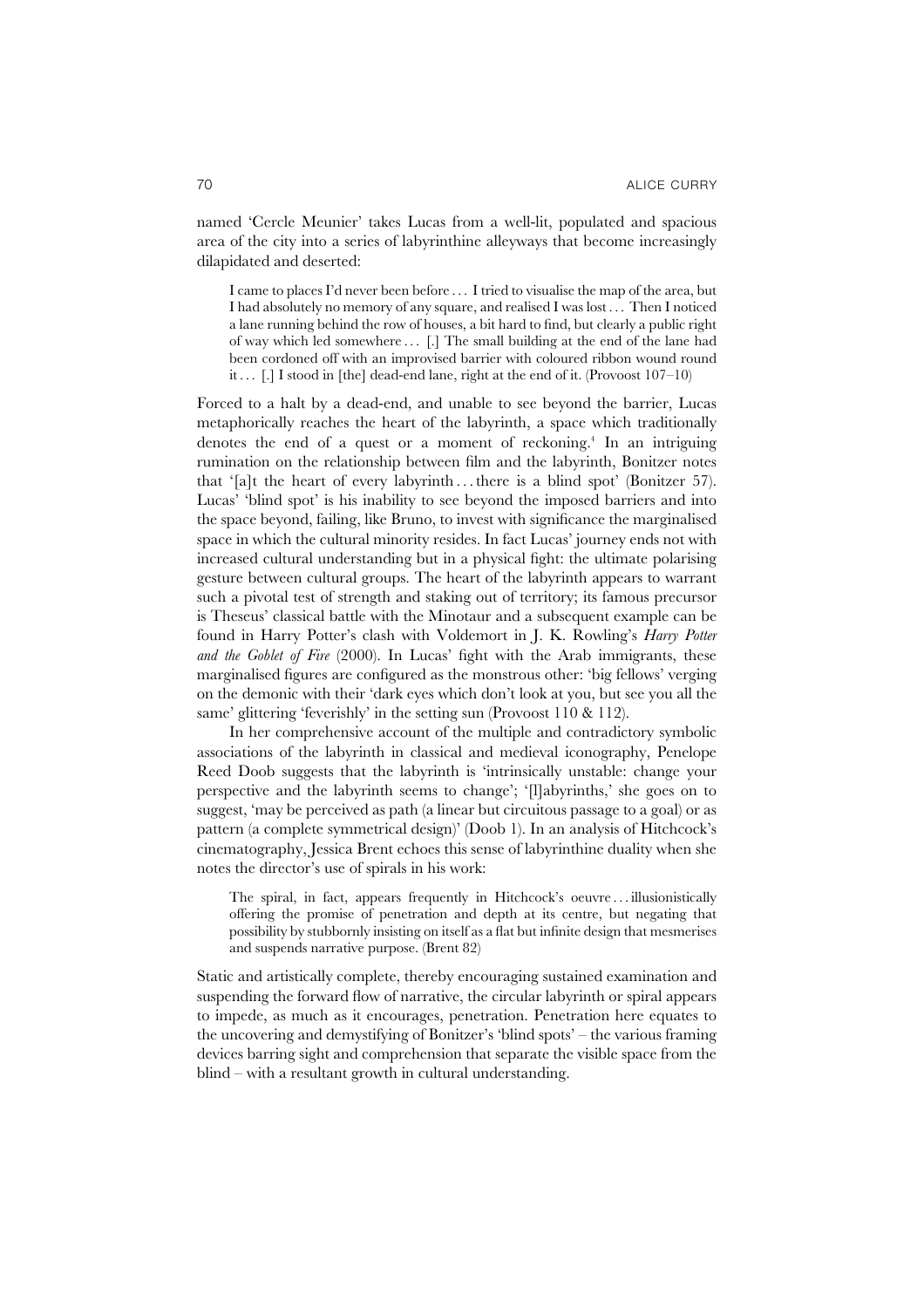According to Bonitzer, the peculiarly labyrinthine capability of film is used to best effect in the creation of suspense. In analysing the effect of tracking shots down lengthy passageways, he suggests that:

The dark passage or rhizome effect that is the properly labyrinthine effect of film implies, in fact, suspense. In other words, it means the use of a restricted visual field (close-ups as well as depth-of-field shots) towards essentially terroristic ends. (Bonitzer 59)

The suspense created by the image of Lucas walking along a dead-end lane in the gathering dusk is enhanced by the foregrounding of his 'restricted visual field': the sense that '[t]here wasn't a living soul in the lane  $\ldots$  [yet] I could feel eyes following me from behind the windows' (Provoost 108). Although Bonitzer uses the word 'terroristic' in the sense of inspiring terror, it is of note that this episode, ending with Lucas slumped unconscious on the ground, is a direct precursor to his adoption of a terrorist's attitude towards the minority group and his decision to throw Molotov cocktails into the old presbytery in which refugees are to be housed. Lucas' subsequent guilt, centring on the tragic episode in which he amputates Caitlin's foot, leaves him with 'the terrifying feeling that the world was deserted ... as if I was standing in the middle of the hills, without a living soul for miles around, and with nothing but scorched grass and sand around me' (Provoost 25 & 187), a comment that uncannily echoes Bonitzer's claim that 'the best labyrinth is the unlimited desert' (Bonitzer 63). Unable to see beyond his own solipsism, Lucas finds himself incapable of adopting the labyrinthine dual perspective that would allow him to fully visualise the stigmatised minority – the other rather than the self – and thus becomes trapped in an ideological blind space of his own fashioning.

### BREAKING THE FRAME AND VISUALISING THE BLIND SPACE: INCLUSIVE CULTURAL ASSIMILATION?

At this point we would have to question whether the protagonists' attempts to turn their attention to the blind spaces (with varying levels of success) are enough to propel the minority figures who reside there from object to subject, or from voiceless to voiced. Does this re-examination of existing reference frames drag the blind space from the semantic abyss to the brink of newly determined meaning? Put another way, do the texts allow for increased understanding of the minority figures through enhanced visibility, or do they simply contain and domesticate the marginalised individuals as they might the vilified shark in *Jaws*? I suggest that if the blind spaces of these novels are initially dehumanising in robbing the minority figures of visibility and voice, in the end they allow for a redeeming counter-narrative to thread its way through the majority discourse by means of its condemnation of cultural ignorance and political apathy and its advocation of multicultural awareness and assimilative empathy. The point these novels make is that relegating minority figures to a blind space under the auspices of childish ignorance, political apathy, generational amnesia or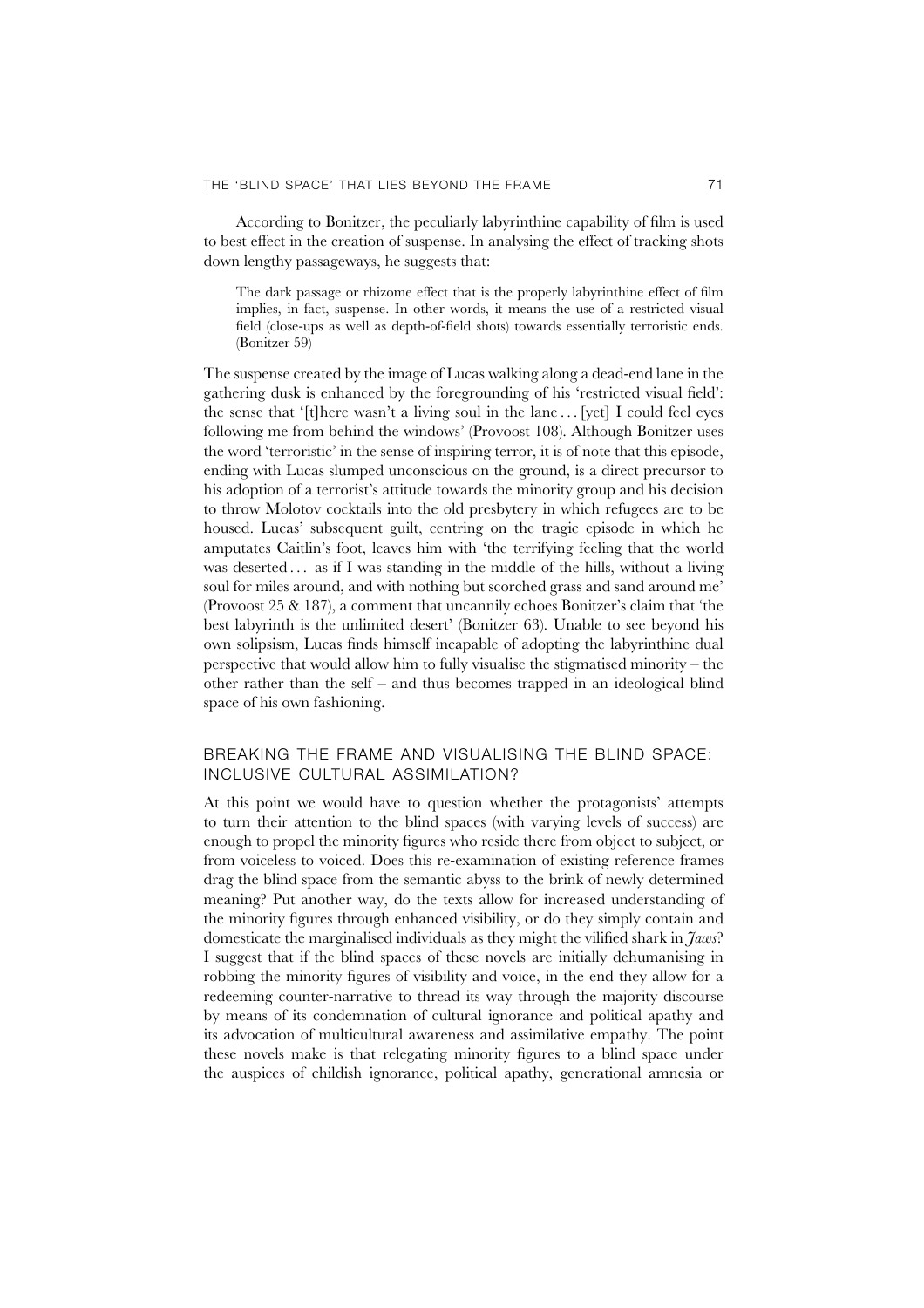historical revisionism is not simply irresponsible, it is also potentially fatal, and not just for the persecuted minority but also for the persecuting majority (Bruno, after all, is murdered alongside Shmuel, and Lucas dies a metaphoric death, the death of his childhood, for his part in Caitlin's disfigurement).

The redemptive counter-narrative that the novels set up is one of 'absence and silence contoured by language', a narrative formulation Ernestine Schlant sees within much West German literature in the decades following the Holocaust (Schlant 1). Silence amidst noise, like the blind spot at the heart of the labyrinth, is an intrinsic characteristic of the textual blind spaces these texts purposefully create. Schlant's analysis of the use of silence within Holocaust fiction is particularly appropriate in the context:

Silence is not a semantic void; like any language, it is infused with narrative strategies that carry ideologies and reveal unstated assumptions. Silence is constituted by the absence of words but is therefore and simultaneously the presence of their absence . . . Language becomes the cover-up for a silence that nevertheless operates and becomes audible only through words. (Schlant 7)

The silences and elisions that weave their way through *The Boy in the Striped Pyjamas* and *Falling* (seen, for instance, in Bruno's maid Maria impotently opening and closing her mouth when she appears to be 'considering her response carefully, selecting the right words, preparing to say them, and then thinking better of it and discarding them altogether' (Boyne 56–7)) reconfirm the blind space as an effective *mise en abîme* and the key to a determination of the novels' anti-xenophobic message.

One of Burch's more illuminating quotations in reference to the filmic origins of the concept offers an apt conclusion to my discussion:

It is important to realise that off-screen space has only an intermittent or, rather, *fluctuating* existence during any film, and structuring this fluctuation can become a powerful tool in a film-maker's hands. (Burch 21)

Structuring the fluctuation between the visible and the blind – the included and the excluded, the centre and the margins – can also be a powerful tool in a novelist's hands in his or her portrayal of unbalanced or fragile cultural relations, specifically in the manipulative spatial positioning and partial visibility of marginalised figures. Despite Bruno's unrealistic naivety and Lucas' grating apathy, *The Boy in the Striped Pyjamas* and *Falling* are effective in their retrospective condemnation of cultural ignorance and their exploration of blind prejudice. In devaluing the inward-facing gaze and looking 'under the surface of things,' to use Bonitzer's phrase one last time, these novels undermine the processes used to shield, protect and cocoon someone, child or otherwise, from dissonant truths and instead advocate the outward-facing gaze, the gaze that directs attention towards the margins, to those contentious points of overlap between cultures where a physical or ideological frame becomes not so much an implacable border as a potential and liminal point of transgression.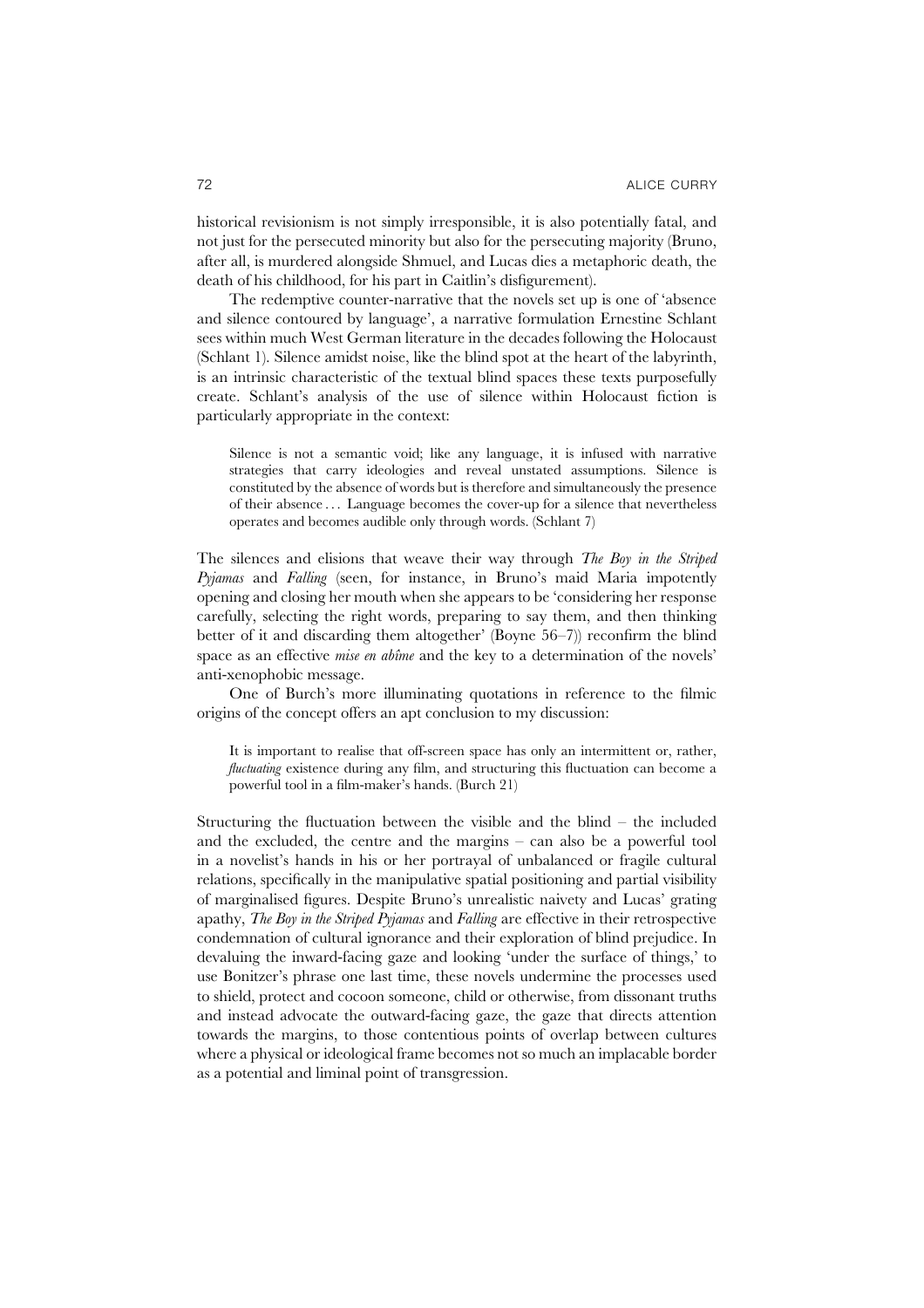#### **NOTES**

- 1. Here I distinguish between the more common interpretation of *mise en abîme* (or *abyme*) as that describing a self-contained episode which reflects upon, sums up or thematises a larger framing narrative – and the less frequently cited sense that refers to the determination of meaning outside of a given frame. See Hawthorn (1998, p. 28) for a more detailed account of the differing interpretations of the term.
- 2. For a more comprehensive account of theoretical writings on the subject, see Livio Belloï (1992) or Libby Saxton (2007).
- 3. This is not unproblematically so. One of the most frequent criticisms directed towards *The Boy in the Striped Pyjamas* is Bruno's unrealistic naivety and obtuse ignorance of the situation occurring on the other side of the fence. My argument that Bruno's cultural ignorance, nurtured by the adults around him, is the very object of Boyne's condemnation hinges on the reader's belief that Bruno's level of naivety is fictively credible (a point that Boyne himself has made: see http://www.indielondon.co.uk/Books-Review/the-boyin-the-striped-pyjamas-john-boyne-interview).
- 4. For a more detailed exploration into the symbolic associations of the labyrinth see Penelope Reed Doob (1990).

#### WORKS CITED

Aumont, Jacques, Alain Bergala & Michel Marie. *Aesthetics of Film*. trans. & revised by Richard Neupert. Austin: University of Texas Press, 1992.

Bazin, André. Painting and Cinema. *What is Cinema?* Vol. 2. trans. Hugh Gray. Berkeley and Los Angeles: University of California Press, 1974: 164–169.

Belloï, Livio. Poétique du hors-champ. *Revue belge du cinema*. 31 (1992): 1–77.

- Bonitzer, Pascal. Hors-champ (un espace en défaut). *Cahiers du cinéma* 234–35 (1971–1972): 15–26.
- —. Partial Vision: Film & the Labyrinth. Trans. Fabrice Ziolkowski. *Wide Angle* 4.4 (1989): 56–64.

Boyne, John. *The Boy in the Striped Pyjamas*. London: Random House, 2006.

- —. Accessed 15 January, 2010. (http://www.indielondon.co.uk/Books-Review/the-boy-inthe-striped-pyjamas-john-boyne-interview).
- Brent, Jessica. Beyond the Gaze: Visual Fascination and the Feminine Image in Silent Hitchcock. *Camera Obscura* 55. 19.1 (2004): 76–111.
- Burch, Noël. *Theory of Film Practice*. trans. Helen R. Lane. Princeton: Princeton University Press, 1969.
- Deleuze, Gilles. *Cinema*. Vol. 1. trans. Hugh Tomlinson & Barbara Habberjam. Minneapolis: University of Minnesota, 1986.
- Doob, Penelope Reed. *The Idea of the Labyrinth from Classical Antiquity through the Middle Ages*. Ithaca: Cornell University Press, 1990.
- Emigh, John. *Masked Performance: The Play of Self and Other in Ritual and Theatre*. Philadelphia: University of Pennsylvania Press, 1996.

Frow, John. The Literary Frame. *Journal of Aesthetic Education.* 16.2 (1982): 25–30.

- Hawthorn, Jeremy. *A Glossary of Contemporary Literary Theory*. London: Arnold, 1998.
- Hitchcock, Alfred (dir). *Rebecca*. California: Selznick International Pictures, 1940.

—. *Rear Window*. Los Angeles: Paramount Pictures, 1954.

- Kokkola, Lydia. *Representing the Holocaust in Children's Literature*. London & New York: Routledge, 2003.
- Mulvey, Laura. Visual Pleasure & Narrative Cinema. *Screen* 16.3 (1975): 6–18.
- Provoost, Anne. *Falling*. trans. John Nieuwenbuizen. Sydney: Allen & Unwin, 1997.
- Saxton, Libby. Secrets and revelations: Off-screen space in Michael Haneke's *Caché* (2005). *Studies in French Cinema* 7.1 (2007): 5–17.
- Schlant, Ernestine. *The Language of Silence: West German Literature and the Holocaust*. London & New York: Routledge, 1999.